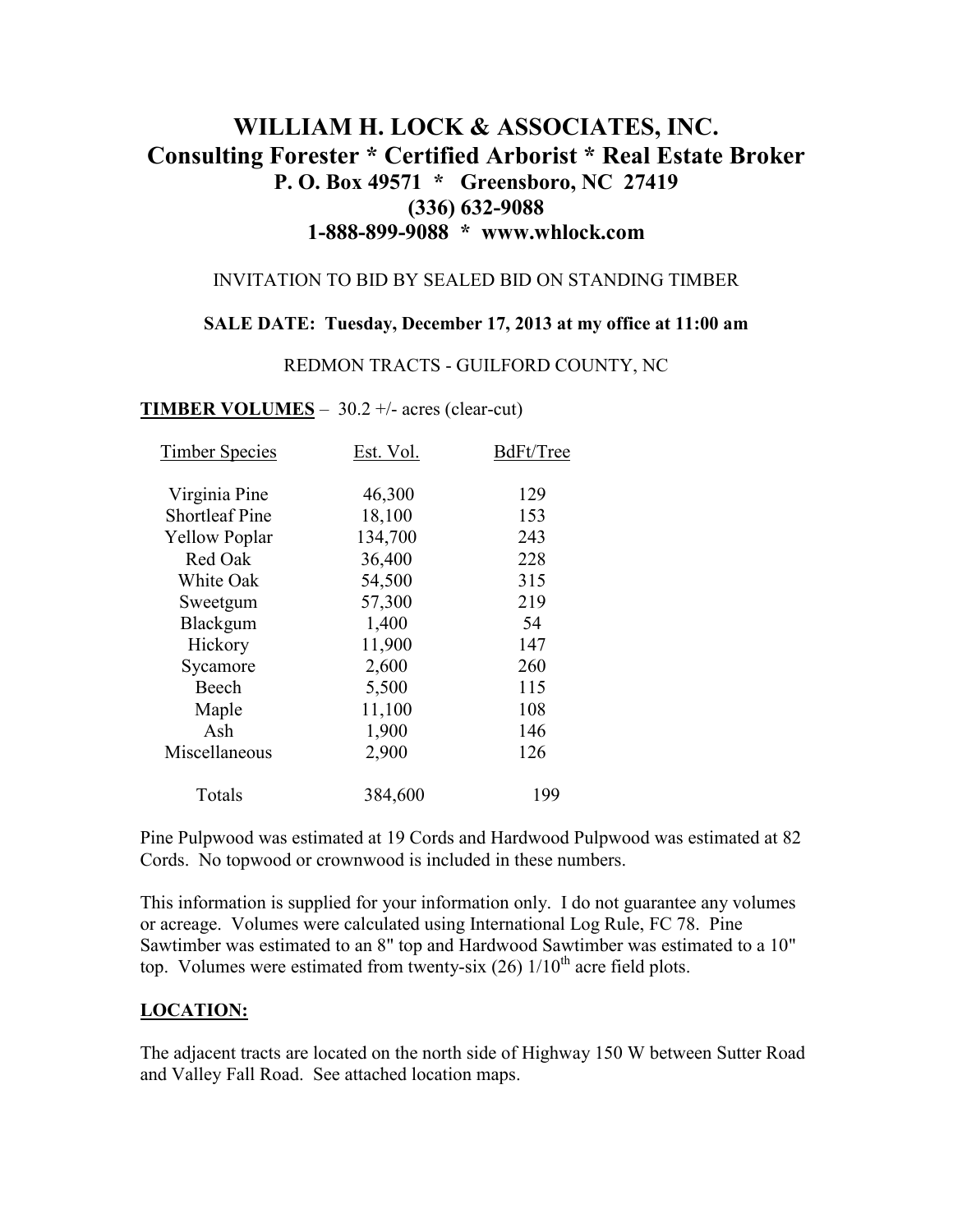Page Two Redmon Tracts - Timber Sale Sale Date: Tuesday – December 17, 2013

## **BIDS:**

The Steve Redmon and Alan Redmon Tracts are being sold on a lump sum sealed bid basis with one bid purchasing both parcels. Bids will be accepted by **regular mail** if received by 5:00 pm on Monday, December 16, 2013 **OR** bids will be accepted by **email (whlock@whlock.com), telephone (336-632-9088), fax (336-632-9088), or in-person** at my office until 11:00 am on Tuesday, December 17, 2013. At 11:00 am on Tuesday, December 17, 2013 all bids received will be recorded. The successful bidder will be notified within 24 hours of the bid openings. A 10% deposit may be requested to be delivered to William H. Lock & Associates, Inc. within 72 hours of the bid opening. The balance of the sales price is to be delivered at the sale closing. The seller reserves the right to refuse or accept any and all bids. Seller will consider all bids. The seller will be responsible for the timber deed preparation, revenue stamps if recorded, and the forestry consultant fees. The buyer will be responsible for all other closing costs. A \$1,000 performance deposit will be payable to W. H. Lock & Associates, Inc. Forestry Trust Account at closing and held in a non-interest bearing trust account until satisfactory completion of logging. WHL & Associates, Inc. will have the express right to use the performance deposit at their sole discretion in order to fulfill any of the Conditions of Sale or obligations of the contract. The performance deposit does not limit the buyer's liability.

A whole tree chipping operation will not be required but may be favored during the bid process. Please note in your bid if you intend to use a whole tree chipper for the harvest.

# **PLACE OF SALE:**

The timber sale will be held at the office of William H. Lock & Associates, Inc. in Greensboro, NC. The office address is 375 S. Swing Road, Greensboro, NC 27409. Telephone and Fax: 336-632-9088; Email: whlock@whlock.com

### **CONDITIONS OF SALE**:

1. The Buyer shall have 24 months from the date of the timber deed to cut and remove all merchantable timber within the "Sale Areas". Creek buffers have been marked with blue flagging. The tract is within the Jordan Lake Watershed. Buyer may harvest selected stems within the creek buffers provided all water quality rules and regulations are followed.

2. The Buyer shall access the tract from Highway 150 W thru the open area. All access routes will need to be installed and/or maintained according to all North Carolina Best Management Practices, Forest Practice Guidelines, and any applicable river basin or watershed rules. All roadways must remain open and passable by ordinary traffic at all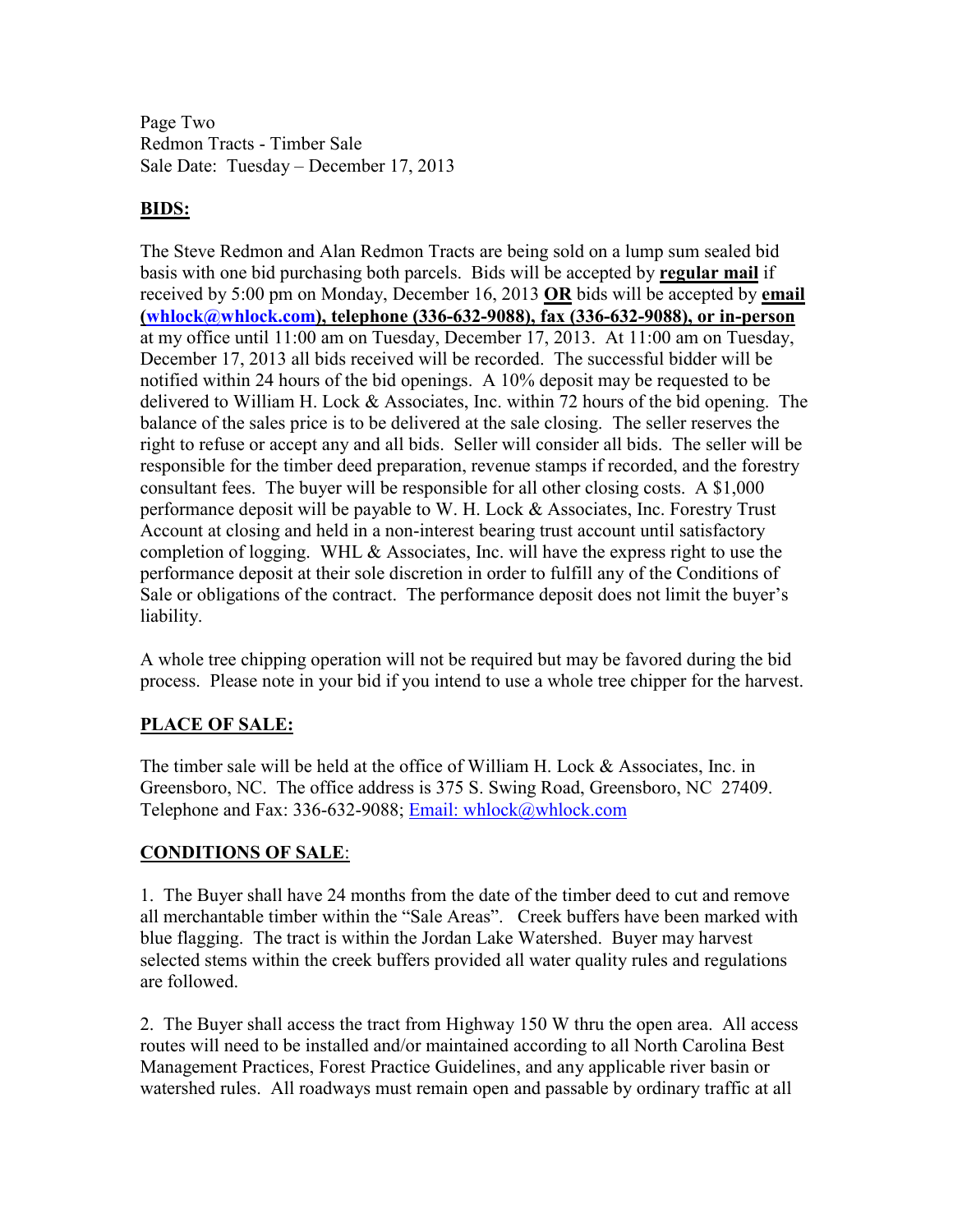Page Three Redmon Tract - Timber Sale Sale Date: Thursday – December 17, 2013

times. Any existing roadways must be left in similar condition at the completion of the harvesting operation as they were at the beginning of the harvesting operation, reasonable wear and tear accepted. Call W.H. Lock if there are questions concerning access routes.

3. The Buyer is responsible for maintaining a clean site. No equipment parts, trash, tires or other debris shall be left on the property. It shall be the Buyer's responsibility to clean up any hazardous material or chemical waste spills including but not limited to Diesel Fuel, Hydraulic Fluid, Machine Oil, and/or Gasoline upon the subject property. Responsibility will include any required remediation including but not limited to the removal of contaminated soils.

4. Harvesting operations must not interfere with any farming operations and farming operations must not interfere with any harvesting operations. Decking, loading or hauling will not be permitted in any existing open fields or pastures immediately adjacent to the timber unless approved by William H. Lock & Associates, Inc. If approved, open areas must be free of logging debris, smoothed when completed, and re-seeded if necessary. All loading decks and truck parking areas must be reseeded when the harvesting operation is completed.

5. The Buyer is responsible for following all Federal, State, and local regulations regarding timber harvesting activities. If required, Buyer is responsible for obtaining any necessary permits or licenses required for timber harvesting. All logging operations must conform to North Carolina Best Management Practices, Forest Practices Guidelines, and any applicable river basin or watershed rules. In the event that a non-compliance situation is identified on the tract as a result of the harvesting operation, William H. Lock & Associates, Inc. will have the express right to suspend the harvesting operation until the situation is brought into compliance. No trees or other logging debris shall be left in or across the property boundary, sale cutting lines or access roads and paths.

6. All necessary property lines, corners and sale harvest boundaries have been marked with pink flagging. No flagged or painted trees denoting the property and/or sale boundary shall be cut and no trees outside the boundary lines shall be cut. If trees marking the property lines or sale boundary are cut, North Carolina timber trespass laws may apply. No trees shall be cut to fall on a neighboring landowner's property or where potential damage may occur. If existing property corners are damaged or removed as a result of the harvesting operation, Buyer agrees to replace the markers at the correct surveyed location at their own expense.

7. Buyer agrees to notify William H. Lock & Associates, Inc., P. O. Box 49571, Greensboro, NC 27419 at least 3 days in advance of the beginning of the harvesting operation and at least 3 days in advance of the completion of the harvesting operation.